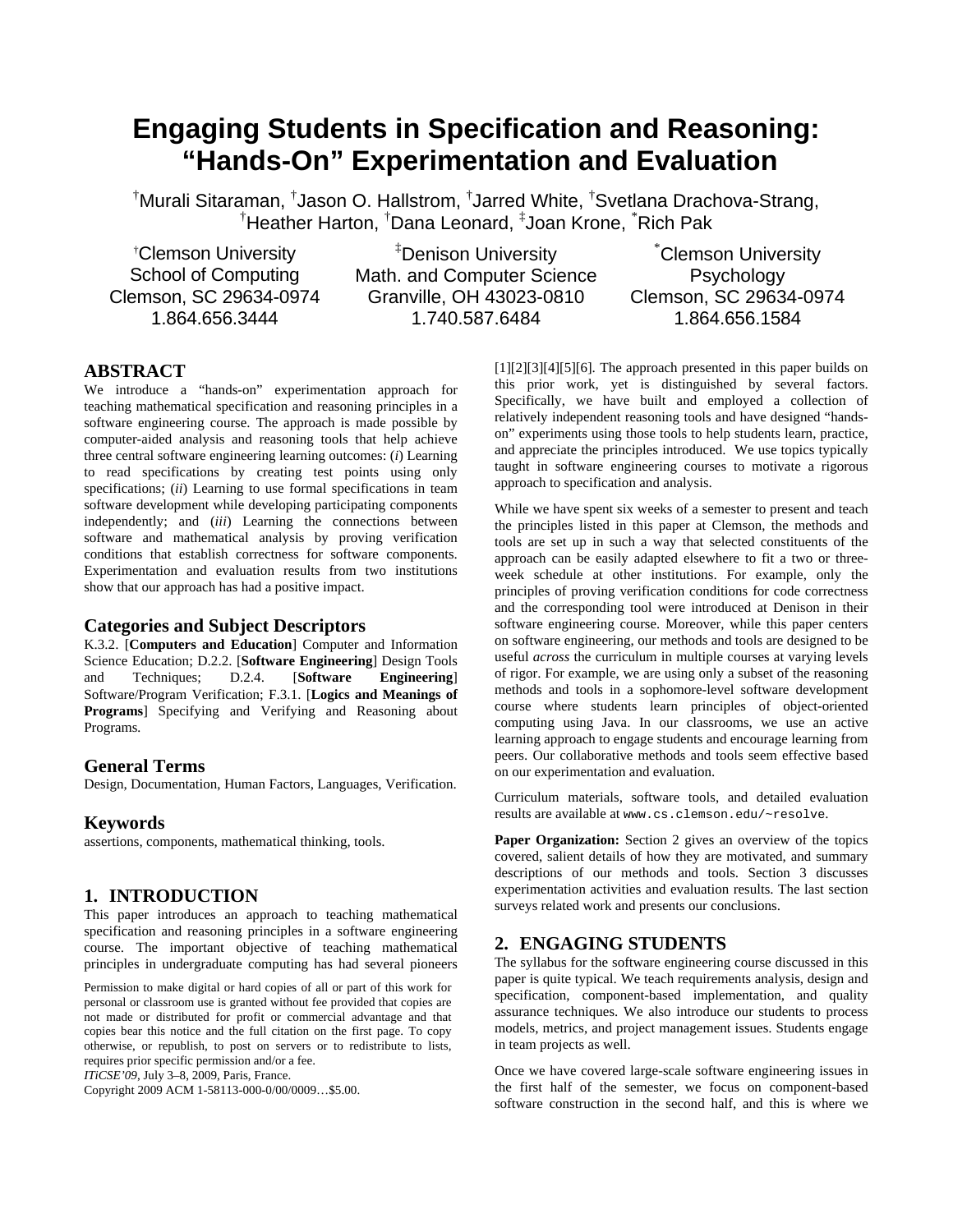introduce principles of specification and reasoning. Noting that expensive integration costs can be avoided if the contracts used by team members are unambiguous, we introduce formal specifications of components. The teaching principles discussed in this paper are independent of programming or specification languages and techniques, and have general applicability. But some of the tools we have developed are language specific.

For formal specification, we use RESOLVE [7], a language in which all objects are conceptualized abstractly using mathematical models. Educators may find RESOLVE overviews elsewhere [8][9]. For an example, consider the specification of a Queue **concept** in which a queue ADT is modeled mathematically as a string of entries and primary operations to enqueue, dequeue, and find length are included. Once students are exposed to the basics of specifications, we introduce them to more complex examples. Given below, for instance, is the specification of a secondary Queue operation (i.e., an operation implementable using only primary operations) that we call an **enhancement**:

| Rotate (updates 0: Oueue, restores n: Integer); |  |
|-------------------------------------------------|--|
| requires $ 0  \leq n$ ;                         |  |
| ensures there exist S, T: Str(Entry) such that  |  |
| $ S $ = n and #Q = S o T and Q = T o S ;        |  |

The **requires** clause states the pre-condition: the length of  $Q$  must be less than n. The **ensures** clause states the post-condition; #Q denotes the pre-conditional value of Q, and o denotes concatenation. In the assertions, all variables denote their mathematical values.

The literature contains several good ways to teach students to understand mathematical specifications such as the ones above. In a contract-oriented software development setting, the motivation is straightforward because only by understanding specifications, can students reuse the components built by others and develop their own components. Before students can use formal specifications, they need to be able to read and understand them. This is the topic of the first sub-module.

#### **2.1 Reading Specifications**

One way to check that students understand logical assertions, such as the ones above, is to ask them to develop a variety of test points based only on their understanding of the relevant specification, perhaps even before an implementation has been developed. We teach them to select inputs that satisfy the precondition, and to plug those values into the post-condition to determine the corresponding output values. Consider a test point for Rotate(), assuming Max\_Length is at least 5 and type Entry is Integer:

| Valid inputs: | $Q = \langle 17, 1, 6, 9, 20 \rangle$ n = 3            |  |
|---------------|--------------------------------------------------------|--|
|               | <b>Expected outputs:</b> $Q = 0, 20, 17, 1, 6 > n = 3$ |  |

To check that students are reading the assertions (and not guessing), we often use unhelpful names in our introductory exercises. We have also built and applied a special reasoning tool [10] for experimenting with specification understanding.

# **2.2 Team Software Development Using Formal Contracts**

Teaching modular design is a central goal of the software engineering course. A key enabler of modular design is the use of formal component specifications that allow developers to work in parallel, relying only on the specifications. If the implementation of each component satisfies its specification and does not violate any requirements of the components it reuses, then, in principle, there should be no integration difficulties. This is the focus of the second part of our approach.

In the team project, some concepts are implemented using built-in container structures, such as arrays, while others rely on different components. Students also develop multiple implementations of the same concept. After the project is complete, we have them replace implementations to illustrate that when using a specification-based development approach, component implementations can be switched without affecting the calling code. Multiple implementations also help them to appreciate the performance trade-offs among components.

It is useful to consider the team project in more detail: It is a component-based software development assignment involving several concepts, implementations, and enhancements. All implementation elements are fully-specified. Each team has 3 members and is responsible for developing 3 to 4 (disconnected) component implementations used in a larger system. The goal is for the students to work independently, relying only on contract specifications, and to then integrate their implementations prior to submission. When there are integration errors, it becomes easier to pinpoint the source. To emphasize the critical role of formal specifications, we use a uniform framework to present both specifications *and* implementations.

For "hands-on" experimentation, we use the *RESOLVE Contract Analyzer* (Figure 1) along with a translator to *Java*. The Analyzer applies a series of checks to enforce contract programming principles. For example, in developing the implementation of an enhancement, such as Rotate(), if a student uses implementation details specific to a particular Queue implementation, a violation will be detected by the tool.

# **2.3 Formal Reasoning and Proofs**

Beyond enabling modular development, formal specifications enable modular analysis of programs – in particular, modular *verification*. In the software engineering courses at Clemson and Denison, we use a verification condition (VC) generator based on RESOLVE. In Figure 2, the VC generator is shown integrated as an Eclipse plug-in. The VC generator is part of a larger verification effort. Formal proof rules underlying the generator may be found in [8] and a collection of benchmarks are discussed in [11].

One of the verification conditions generated by the tool corresponds to the post-condition of the operation being verified. Equally important, the tool generates conditions to ensure that the pre-conditions of reused operations are respected. Given loop invariants and progress metrics for termination, the VC generator also generates assertions to check the correctness of those invariants. So it can be used to teach students which invariants are appropriate and which are not.

A given implementation is correct with respect to its specification only if all the corresponding verification conditions can be proved. One of the collaborative activities in the class is for a group of students to work together to prove the verification conditions for an example component. When one of the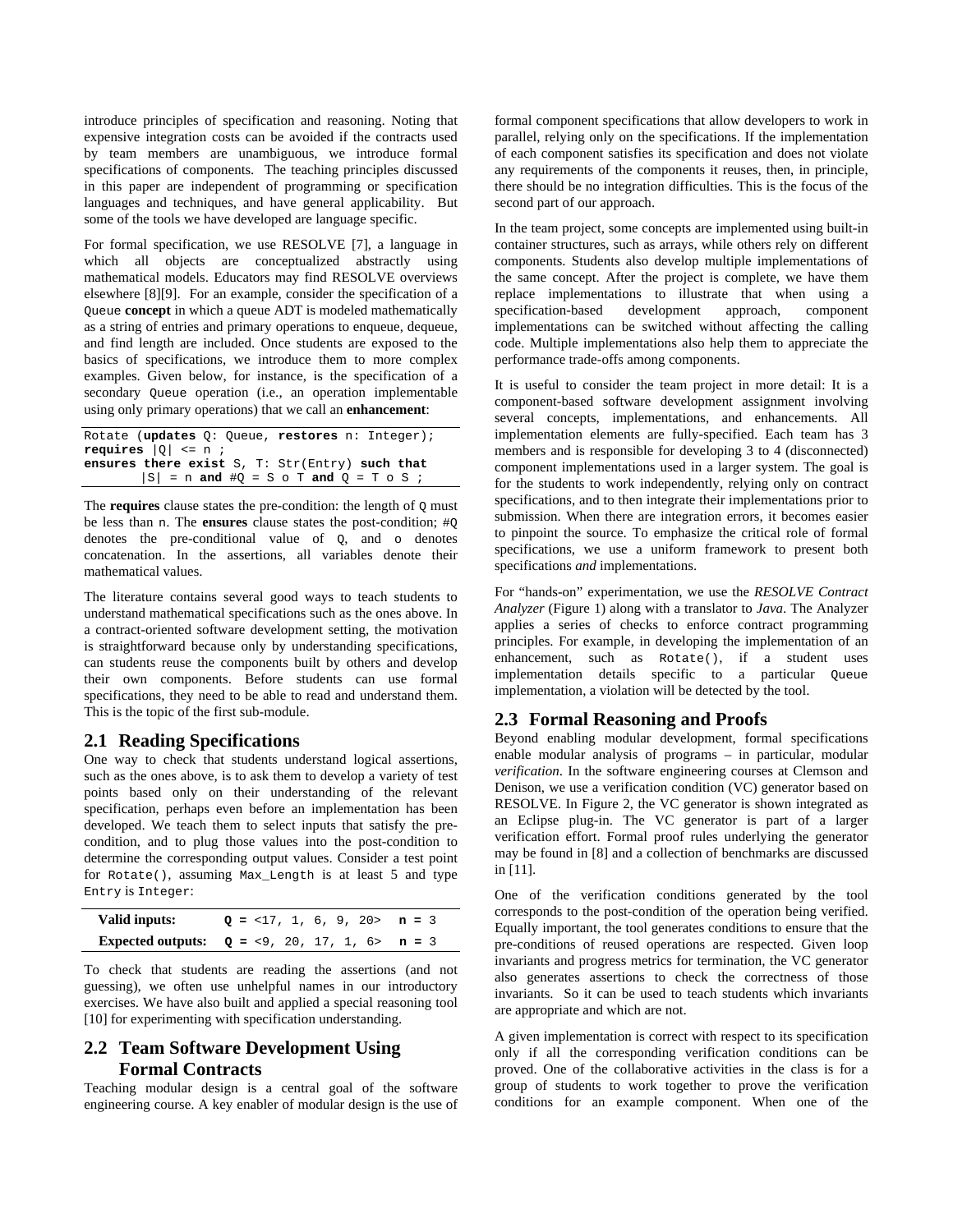

conditions cannot be proved, an interesting exercise is to trace the problem to the point of error in the code. (The generator is currently being augmented to perform this task automatically, but the manual exercise is useful in illustrating the connections between code and generated assertions.) In this process, students not only apply proof techniques learned in their discrete mathematics class, but also see the important connections between mathematical thinking and high quality software development.

Given below is one of the three conditions generated for a code fragment that clears a 2-element stack using two calls to Pop(). (The other conditions arise to be sure that the calls are not placed on an empty stack.) In this assertion, S, ?S, and ??S are strings of entries corresponding to various values of a stack S in different states. The Next\_Entry variables are defined analogously.

```
(|S| \leq Max Depth) and (|S| = 2) and
(S = (<??Next_Entry> o ??S)) and 
(??S = (<?Next_Entry> o ?S))) 
Î
      (?S = empty_string)
```
Several experiments can be conducted using the VC generator, including the one conducted at Clemson and discussed in the evaluation section. The tool was also used at Denison. Though formal results from Denison are unavailable, students found the connections between logic and software engineering interesting, and at least two decided to pursue follow-up independent studies on the topic.

## **3. EVALUATION**

Results from our experimentation have been positive to the point that the faculty of the *School of Computing* at Clemson voted unanimously to integrate reasoning principles in two of the required undergraduate courses beginning in the fall of 2009. Denison plans integration within their courses as well. Some key evaluation results from Clemson are summarized in this section.

## **3.1 Evaluation of Reasoning Tools**

To evaluate the usefulness of the specification understanding tool (Section 2.1), after introducing formal specifications, we gave a short quiz consisting of 7 formally-specified operations, all with unhelpful names. Students were required to provide test cases for



each. The class average was 75%, showing that most students can understand formal specifications readily. The performance improved further with the tool. After its introduction, a similar quiz was given. The class was partitioned, with only one-half allowed to use the tool during the quiz. The class average was 84%. Students using the tool had an average of 94%, compared to a 78% average for students who did not use the tool. Two class periods later, students who did not use the tool were allowed to retake the quiz using the tool. The average across these students increased to 94.3%. Details of the tool for teaching formal specifications and its use in encouraging "collaborative reasoning" are reported in [10].

One of the most exciting results of applying the team development tools (Section 2.2) is that students get to observe the benefits of their collaborative, yet independent efforts first-hand. When errors arise during component integration, they refer to the contracts to see if the violator was a user or an implementer. On the day students turned in their team projects, the instructor integrated different components from different teams – the software worked perfectly with no integration difficulties! In fact, for some components, the instructor used code from different *methods* based on matching *internal* component contracts (e.g., representation invariants). Whereas such mixing would have worked only 25% of the time based on a pure probabilistic analysis if students hadn't used or properly understood the role of internal contracts, in our experiment, it would have worked 80% of the time. The students, including two co-authors of this paper, were amazed, and hopefully learned the powerful role of formal contracts in software engineering.

To evaluate the impact of formal assertions and the VC generator tool (Section 2.3), we conducted a comparative experiment to analyze students' abilities to discover errors in code. In the first case, students were given only the verification conditions and asked, for each example, if one or more VCs could not be proved. (This would indicate an error in the corresponding code fragment with respect to its specification.) In the second case, students were given several code examples and corresponding specifications, and asked to detect the errors by reasoning about the code directly. The examples across the two trials were similar, but not identical.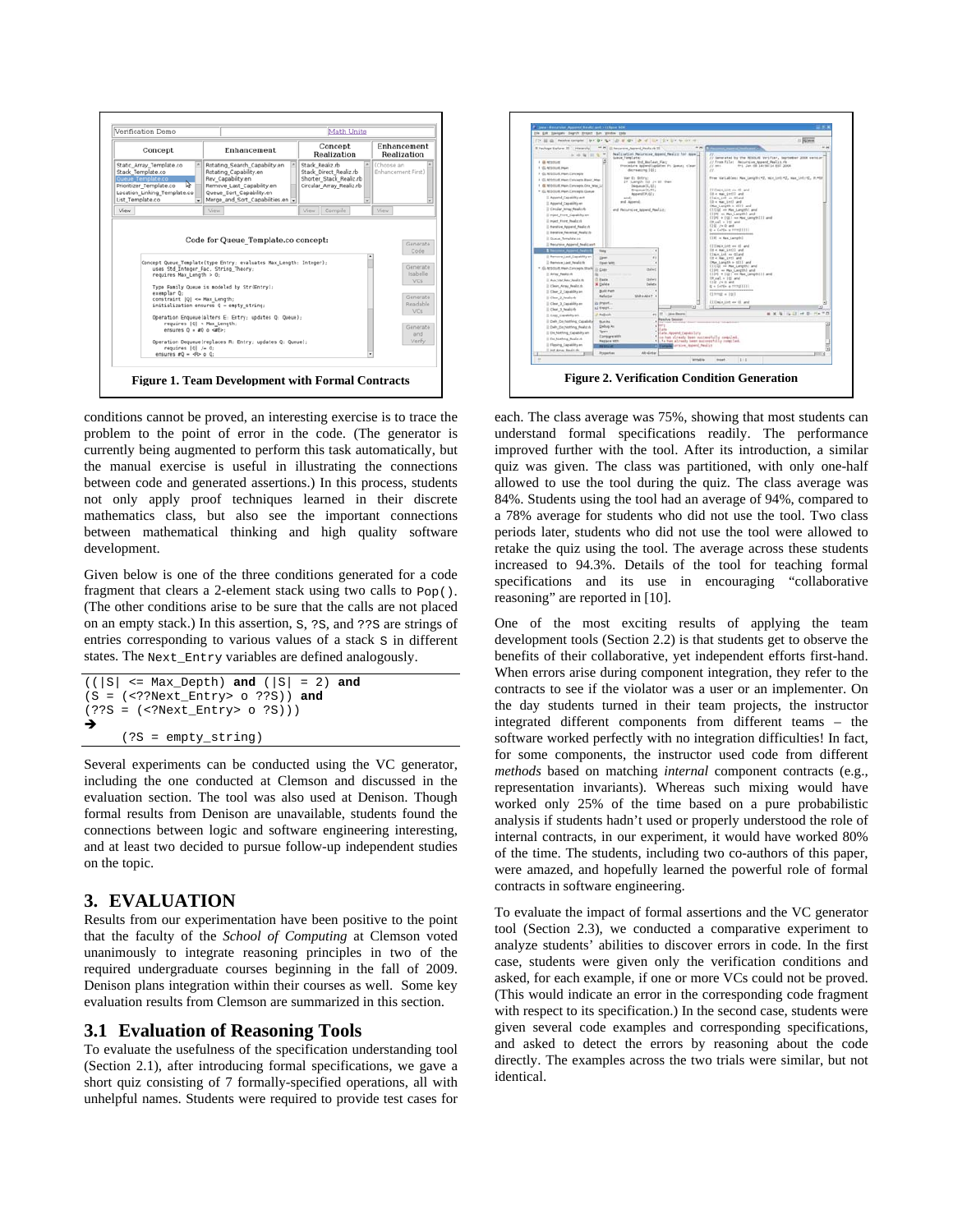| <b>Statement</b>                           | <b>Initial</b>           | <b>Pre-Survey</b> | Post-Survey |  |
|--------------------------------------------|--------------------------|-------------------|-------------|--|
|                                            | <b>Hypothesis</b>        | Average           | Average     |  |
| 1                                          | $^{+}$                   | 3.44              | 3.87        |  |
| $\overline{2}$                             | $+$                      | 3.05              | 3.76        |  |
| 3                                          | $^{+}$                   | 3.63              | 3.84        |  |
| $\overline{\mathbf{4}}$                    | $\overline{\mathbf{r}}$  | 3.29              | 3.97        |  |
| 5                                          | $+$                      | 4.02              | 4.34        |  |
| 6                                          |                          | 2.05              | 1.39        |  |
| 7                                          | $+$                      | 3.02              | 3.86        |  |
| 8                                          | $+$                      | 3.02              | 4.29        |  |
| 9                                          | $+$                      | 3.31              | 3.76        |  |
| 10                                         |                          | 2.51              | 1.74        |  |
| 11                                         | ۰                        | 4.41              | 3.05        |  |
| 12                                         | $\overline{\mathcal{L}}$ | 2.41              | 2.55        |  |
| 13                                         | $^{+}$                   | 2.66              | 2.84        |  |
| 14                                         | $\overline{?}$           | 3.41              | 3.34        |  |
| 15                                         | $\overline{\phantom{0}}$ | 2.29              | 2.13        |  |
| 16                                         | $+$                      | 3.22              | 3.58        |  |
| 17                                         | ?                        | 2.90              | 2.37        |  |
| 18                                         |                          | 2.80              | 2.08        |  |
| 19                                         | $\overline{\mathcal{L}}$ | 2.66              | 2.66        |  |
| 20                                         |                          | 3.56              | 2.63        |  |
| 21                                         | $\overline{\cdot}$       | 4.24              | 3.74        |  |
| 22                                         | $^{+}$                   | 3.44              | 3.55        |  |
| 23                                         | $^{+}$                   | 3.61              | 3.84        |  |
| 24                                         | $\! + \!\!\!\!$          | 3.93              | 3.68        |  |
| 25                                         | $+$                      | 3.88              | 3.89        |  |
| <b>Table 1. Attitudinal Survey Results</b> |                          |                   |             |  |

The average score for the assertion-based assignment was 73.1%, as compared to 66.9% for the code-based assignment. This suggests that the students were at least as able to understand and analyze verification conditions generated by our tool as they were able to analyze code. For some questions, however, students clearly performed better using the code directly. In the assertionbased assignment, these questions involved an inference that many students overlooked. For other questions, the assertions were much easier to analyze than the code. We mention just two examples: Out of 17 students asked to determine if a given code fragment was correct, 15 answered incorrectly because they did not realize that an object was being pushed on a full stack. In contrast, only 8 failed to notice the boundary condition problem when looking at the generated assertions. The remainder of the students answered incorrectly because they missed an inference regarding the final goal of the code. The most significant improvement came from a question involving complex control and data flow. Only four students missed this when looking at the assertions, compared to 14 when studying code.

## **3.2 Attitudinal Evaluation**

To assess the impact of the approach on student attitudes toward software development, we administered (identical) pre- and postsemester surveys in our software engineering course. The surveys maintained student anonymity, though we used "secret codes" known only to the students to correlate pre- and post-semester results. The surveys included both attitudinal questions and essaytype questions. Here we focus only on the attitudinal results.



The survey included 25 statements; students were required to rank their level of agreement with each from *strongly disagree* (0) to *strongly agree* (5). Table 1 summarizes data collected from 25 students. In the table, "+" indicates that we expected more agreement at the end, and "-" indicates that we expected less. A "?" indicates that the anticipated outcome was uncertain.

Due to space limitations, we are unable to discuss all of the statements, but it is easy to see that student attitudes moved in the expected direction. (The only exception was statement 24, "Developing quality software is difficult".) Indeed, statistical analysis reveals that for about half the statements, shown in bold, the movement is highly significant in the desired direction. To give an example of a statement where the expected direction was not obvious, consider statement 12: "It is easy to combine components from different team members and produce working software." Given our emphasis on formal contracts, it seems reasonable to expect that more students would agree at the end. However, if students realized that developing these contracts is not easy, their reaction would be the opposite. Graphs for two representative statements appear in figures 3 and 4:

- (**S11**) Testing software thoroughly is the most important way to ensure correctness.
- (**S18**) When working in teams, natural language (e.g., English) descriptions of the different components are sufficient for communication among team members.

Other statements range from more general to reasoning-specific:

- (**S3**) The difficulty in understanding and modifying a 10,000 line software system has more to do with the style in which the software is written, and less to do with how smart I am.
- (**S20**) Reasoning about programs involving components requires a thorough understanding of pointers and/or references.

Our comparative evaluation with a traditional software engineering course showed that students in the experimental class were more attuned to formal specification and reasoning.